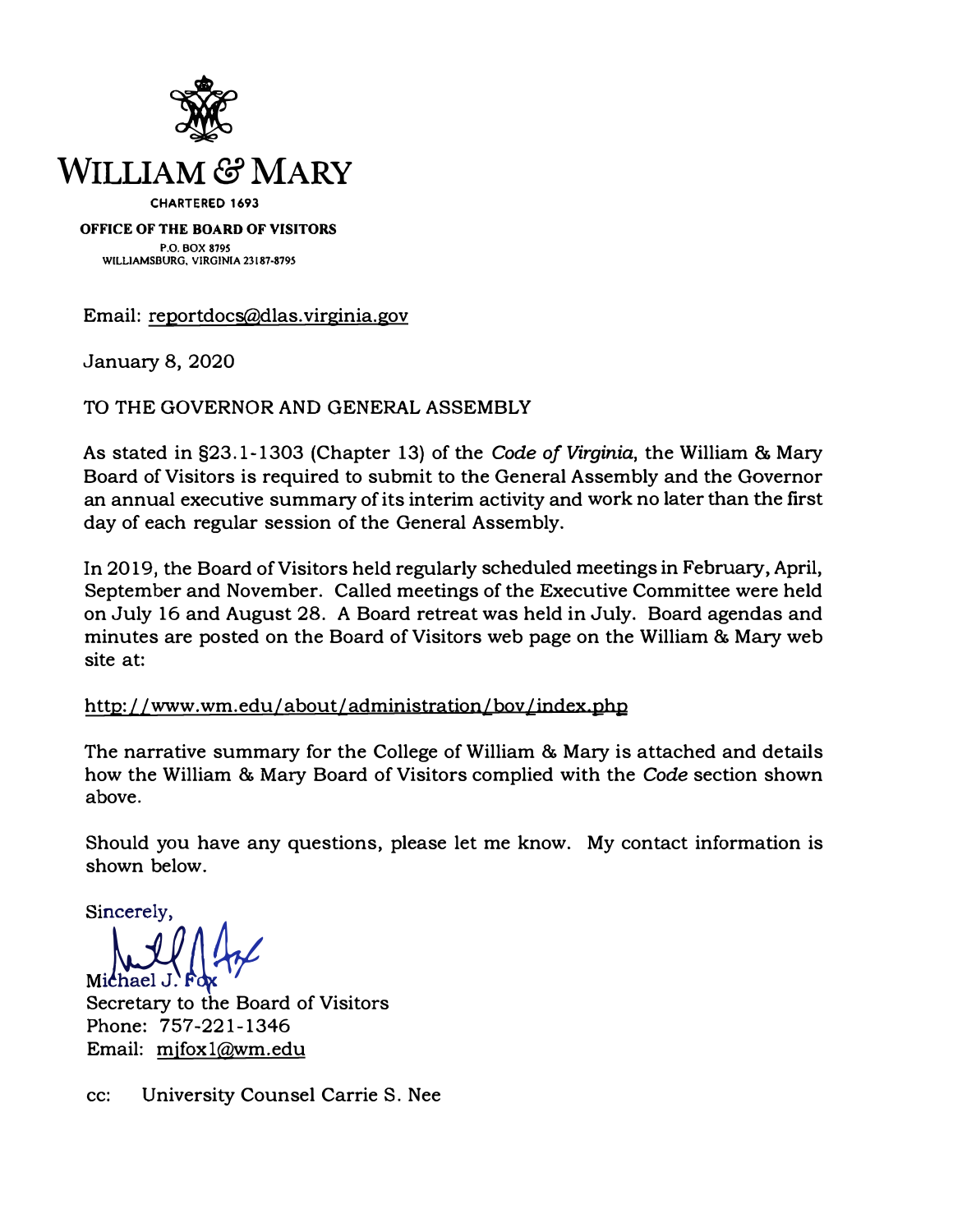## **EXECUTIVE SUMMARY FOR THE WILLIAM & MARY BOARD OF VISITORS**

## **2019**

The Board of Visitors is the governing authority of William & Mary (W&M), including the Virginia Institute of Marine Science (VIMS) and Richard Bland College (RBC). The Board has taken multiple actions to ensure compliance with the provisions of the *Code of Virginia* '*23.1-1303*, which require the boards of visitors of each public institution of higher education to submit to the General Assembly and the Governor an annual executive summary no later than the first day of each regular session of the General Assembly.

During 2019, the W&M Board of Visitors held four regular meetings on February 6-8, April 24-26 (annual meeting), September 25-27 and November 20-22. A called meeting of the Executive Committee was held on July 16 specifically to discuss the presidential evaluation process. The second called meeting of the Executive Committee was held on August 28 to discuss property and legal matters in addition to the Board bylaws. Also, the Board held a retreat on July 24-25.

In conjunction with the April meeting, the Richard Bland College Committee met with the Richard Bland College (RBC) President in closed session to deliver an evaluation of the President's performance over the prior year. In conjunction with the September meeting, the Board met with the President of W&M in closed session to deliver an evaluation of the President's performance over the prior year. During each of the regular meetings, the committees of the Board also met. These include: Academic Affairs, Administration, Buildings and Grounds, Institutional Advancement, Student Experience, Audit, Risk and Compliance, Executive Committee, Financial Affairs, Richard Bland College, and Organizational Sustainability and Innovation,

Minutes for all meetings may be found at<http://www.wm.edu/about/administration/bov/minutes/index.php>

The following is a list of actions that were taken by the Board during 2019 and the corresponding web address for the minutes of that meeting, along with the agenda and presentations:

## **SUMMARY OF ACTIVITY**

February meeting - <http://www.wm.edu/about/administration/bov/minutes/index.php>

- 1. Approval of executive and professional faculty appointments for RBC and approval of instructional faculty appointments; faculty promotions, academic tenure, designated professorships, leaves of absence and retirements for W&M instructional faculty;
- 2. Approval of Bachelor of Arts program in Linguistics, Bachelor of Science program in Data Science and Doctor of Juridical Science program for W&M
- 3. Approval of revisions to the cash management investment policy and the motor vehicles parking and traffic rules and regulations for W&M
- 4. Adoption of a resolution in honor of Jimmye Laycock on his retirement as head football coach

April 2019 annual meeting - <http://www.wm.edu/about/administration/bov/minutes/index.php>

- 1. Approval of an academic promotion for RBC and the approval of instructional and executive faculty appointments; designated professorships, leaves of absence, faculty promotions, academic tenure and retirements for instructional faculty for W&M.
- 2. Approval of resolutions to modify the Faculty Retirement and Return to Work Policy, the Constitution and Bylaws of the Faculty Assembly, the Faculty Handbook and the Bylaws of the Faculty of Arts & Sciences for W&M
- 3. Approval of a Bachelor of Arts in Education program in Elementary Education and a Master of Computer Science program in Arts & Sciences for W&M
- 4. After soliciting public comment on March 21, 2019, approved tuition, fees, operating budgets for W&M, RBC and VIMS